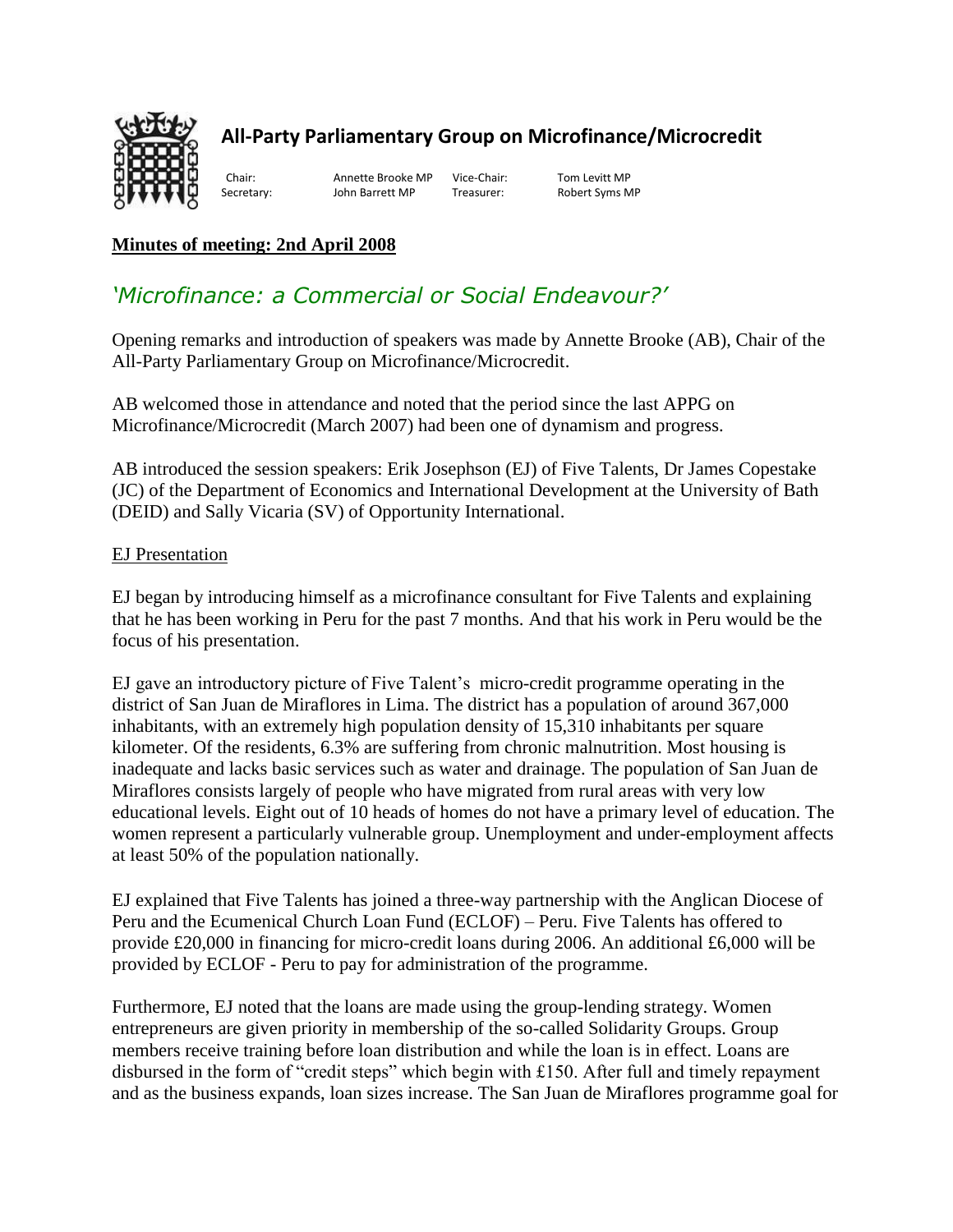2006 is to provide loans to at least 140 entrepreneurs, benefiting approximately 700 individuals and raising the income level per family by 30%.

### JC Presentation

JC began by looking at the key concepts regarding Financial Performance Management (FPM) and Social Performance management (SPM). He highlighted the main goal of each for FPM this is Profitability, and for SPM it is Client Wellbeing.

Through the use of graphs and charts JC was able to demonstrate the best way to assess the key concepts. Furthermore, JC went on to address the key concepts of FPM and SPM in considering both Non-profit financial institutions and For-profit financial institutions.

Having considered FPM and SPM in relation to Non-profit financial institutions and For-profit financial institutions, JC turned to the implications for Public Policy.

#### SV Presentation

SV began by defining Commercialisation, as an application of market based principles to microfinance, with a progression towards operational and financial self sufficiency by increasing efficiency and expanding outreach. Through using commercial sources of funds as a for profit formal financial institution (FFI). SV then put forward ideas as to why there is a need to commercialise.

Then SV analysed the challenges to Commercialisation, such as; policy environment/legal issues, perceptions, sustainability timeline, MIS and accounting challenges, human resources and mission drift.

SV through the use of models of NGOs and Banks was able to evaluate the Impact that Social Performance Management (SPM) can have on Microfinance and to prevent Mission drift.

SV concludes that the outreach indicators are positive and that the industry needs a framework and a set of indicators and tools to identify Mission Drift.

#### **Questions**

AB thanked the speakers for their valuable contributors and asked for questions from the floor.

Peter Kelly, *Barclays Bank*: question on whether there is a strong link between the local banks and the micro-entrepreneurs and whether this could be improved.

SV responded that through the New Model of Banks that these links could be strengthened through the Financial Instruments between the Regulated Microfinance Bank/Finance Company and Capital and Public Markets.